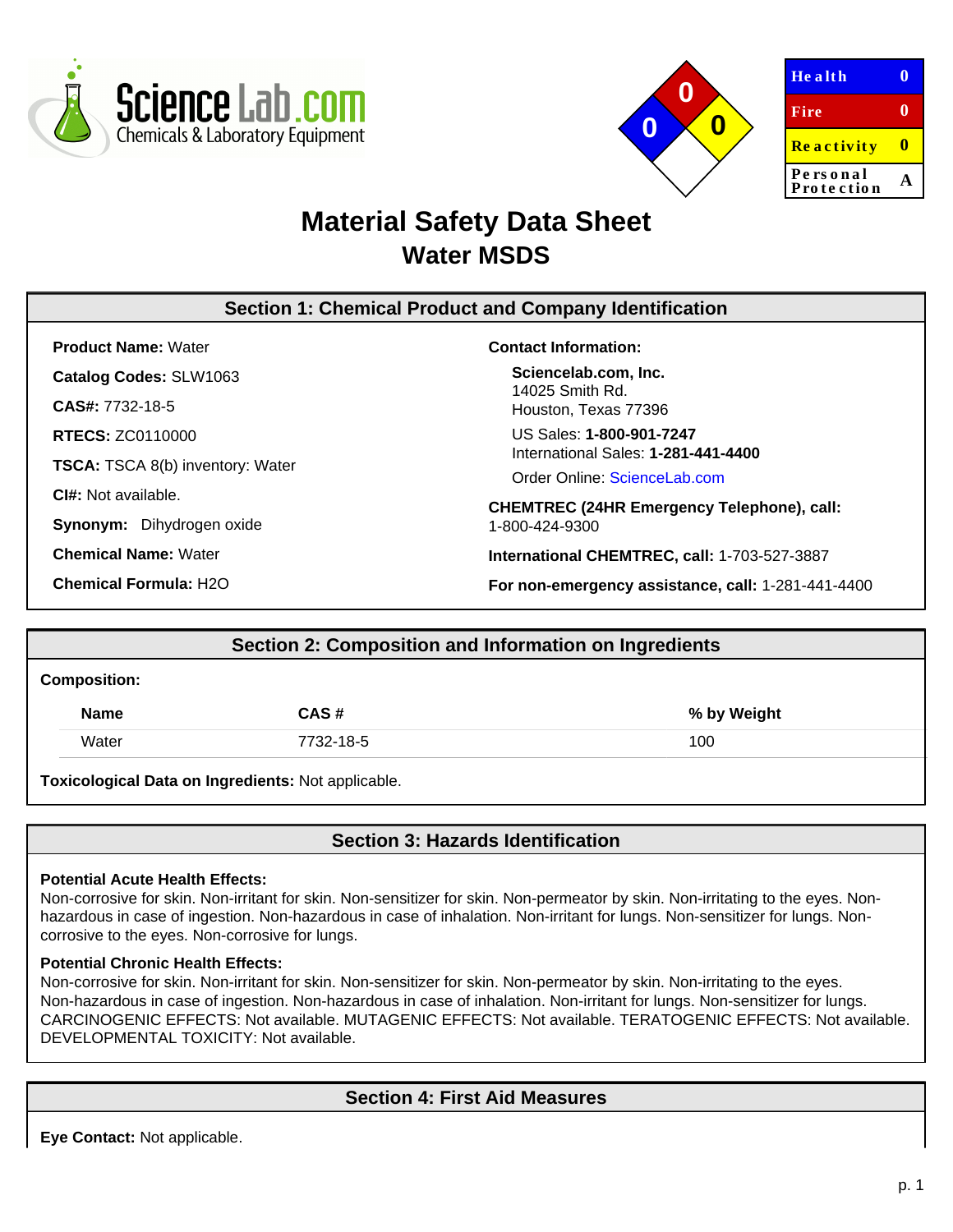**Skin Contact: Not applicable.** 

**Serious Skin Contact:** Not available.

**Inhalation:** Not applicable.

**Serious Inhalation:** Not available.

**Ingestion:** Not Applicable

**Serious Ingestion:** Not available.

# **Section 5: Fire and Explosion Data**

**Flammability of the Product:** Non-flammable.

**Auto-Ignition Temperature:** Not applicable.

**Flash Points:** Not applicable.

**Flammable Limits:** Not applicable.

**Products of Combustion:** Not available.

**Fire Hazards in Presence of Various Substances:** Not applicable.

**Explosion Hazards in Presence of Various Substances:** Not Applicable

**Fire Fighting Media and Instructions:** Not applicable.

**Special Remarks on Fire Hazards:** Not available.

**Special Remarks on Explosion Hazards:** Not available.

### **Section 6: Accidental Release Measures**

**Small Spill:** Mop up, or absorb with an inert dry material and place in an appropriate waste disposal container.

**Large Spill:** Absorb with an inert material and put the spilled material in an appropriate waste disposal.

### **Section 7: Handling and Storage**

**Precautions:** No specific safety phrase has been found applicable for this product.

**Storage:** Not applicable.

# **Section 8: Exposure Controls/Personal Protection**

**Engineering Controls:** Not Applicable

**Personal Protection:** Safety glasses. Lab coat.

**Personal Protection in Case of a Large Spill:** Not Applicable

**Exposure Limits:** Not available.

# **Section 9: Physical and Chemical Properties**

**Physical state and appearance:** Liquid.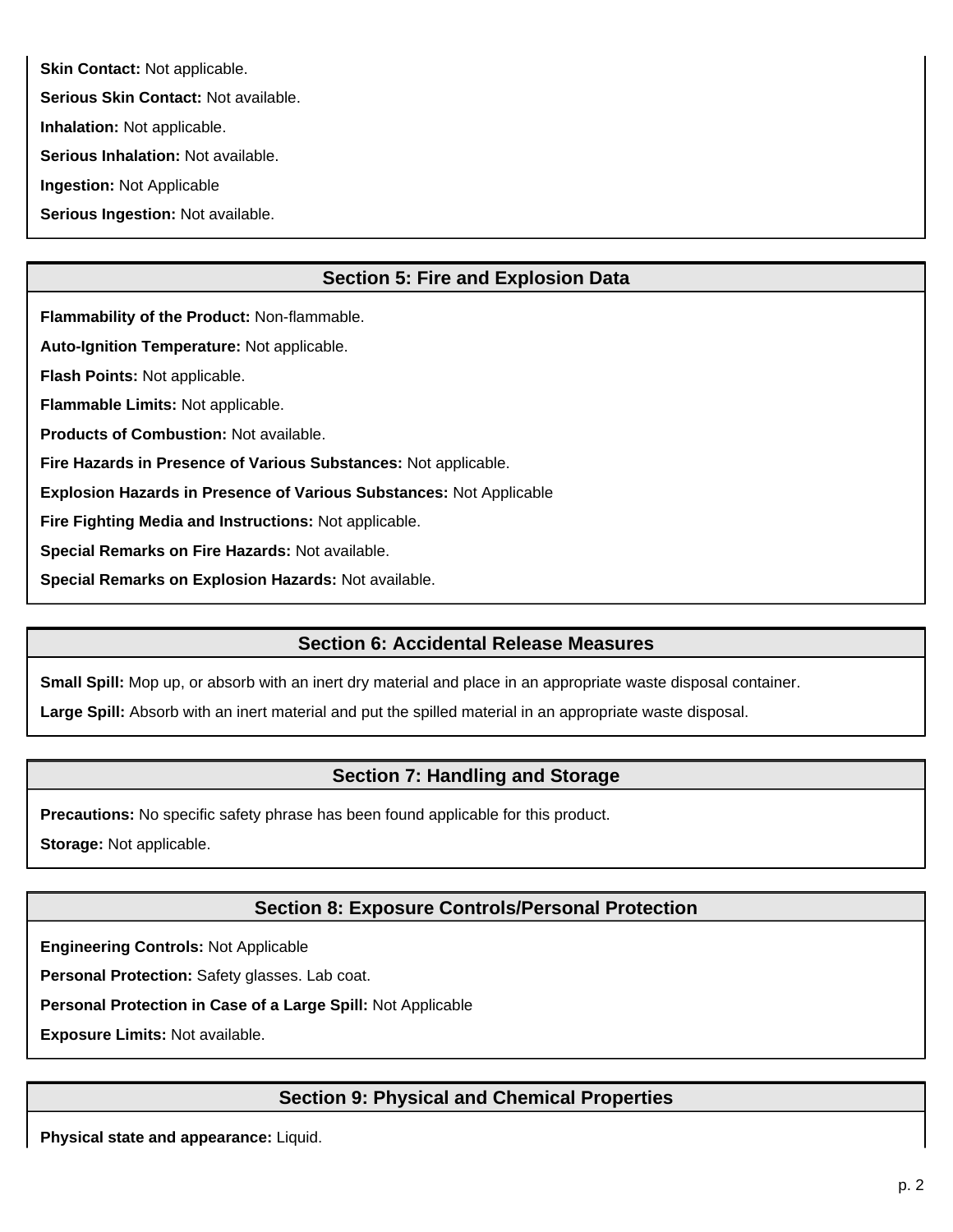**Odor:** Odorless. **Taste:** Not available. **Molecular Weight:** 18.02 g/mole **Color:** Colorless. **pH (1% soln/water):** 7 [Neutral.] **Boiling Point:** 100°C (212°F) **Melting Point:** Not available. **Critical Temperature:** Not available. **Specific Gravity:** 1 (Water = 1) **Vapor Pressure:** 2.3 kPa (@ 20°C) **Vapor Density:** 0.62 (Air = 1) **Volatility:** Not available. **Odor Threshold:** Not available. **Water/Oil Dist. Coeff.:** Not available. **Ionicity (in Water):** Not available. **Dispersion Properties:** Not applicable **Solubility:** Not Applicable

## **Section 10: Stability and Reactivity Data**

**Stability:** The product is stable.

**Instability Temperature:** Not available.

**Conditions of Instability:** Not available.

**Incompatibility with various substances:** Not available.

**Corrosivity:** Not available.

**Special Remarks on Reactivity:** Not available.

**Special Remarks on Corrosivity:** Not available.

**Polymerization:** Will not occur.

### **Section 11: Toxicological Information**

**Routes of Entry:** Absorbed through skin. Eye contact.

#### **Toxicity to Animals:**

LD50: [Rat] - Route: oral; Dose: > 90 ml/kg LC50: Not available.

**Chronic Effects on Humans:** Not available.

#### **Other Toxic Effects on Humans:**

Non-corrosive for skin. Non-irritant for skin. Non-sensitizer for skin. Non-permeator by skin. Non-hazardous in case of ingestion. Non-hazardous in case of inhalation. Non-irritant for lungs. Non-sensitizer for lungs. Non-corrosive to the eyes. Noncorrosive for lungs.

**Special Remarks on Toxicity to Animals:** Not available.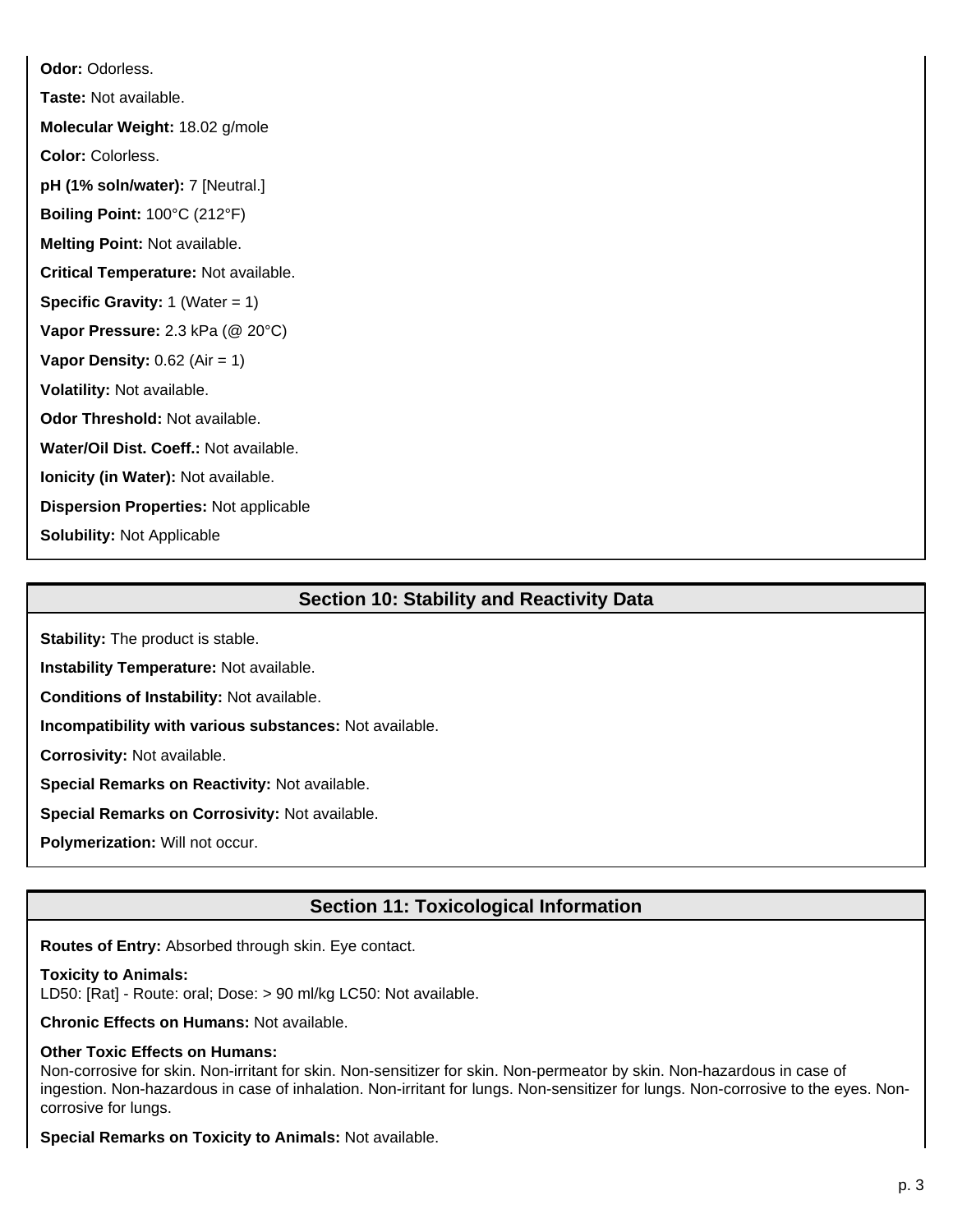**Special Remarks on Chronic Effects on Humans:** Not available.

**Special Remarks on other Toxic Effects on Humans:** Not available.

### **Section 12: Ecological Information**

**Ecotoxicity:** Not available.

**BOD5 and COD:** Not available.

**Products of Biodegradation:**

Possibly hazardous short term degradation products are not likely. However, long term degradation products may arise.

**Toxicity of the Products of Biodegradation:** The product itself and its products of degradation are not toxic.

**Special Remarks on the Products of Biodegradation:** Not available.

### **Section 13: Disposal Considerations**

#### **Waste Disposal:**

Waste must be disposed of in accordance with federal, state and local environmental control regulations.

### **Section 14: Transport Information**

**DOT Classification:** Not a DOT controlled material (United States).

**Identification:** Not applicable.

**Special Provisions for Transport:** Not applicable.

### **Section 15: Other Regulatory Information**

**Federal and State Regulations:** TSCA 8(b) inventory: Water

**Other Regulations:** EINECS: This product is on the European Inventory of Existing Commercial Chemical Substances.

**Other Classifications:**

**WHMIS (Canada):** Not controlled under WHMIS (Canada).

### **DSCL (EEC):**

This product is not classified according to the EU regulations. Not applicable.

### **HMIS (U.S.A.):**

**Health Hazard:** 0

**Fire Hazard:** 0

**Reactivity:** 0

**Personal Protection:** a

### **National Fire Protection Association (U.S.A.):**

**Health:** 0

**Flammability:** 0

**Reactivity:** 0

**Specific hazard:**